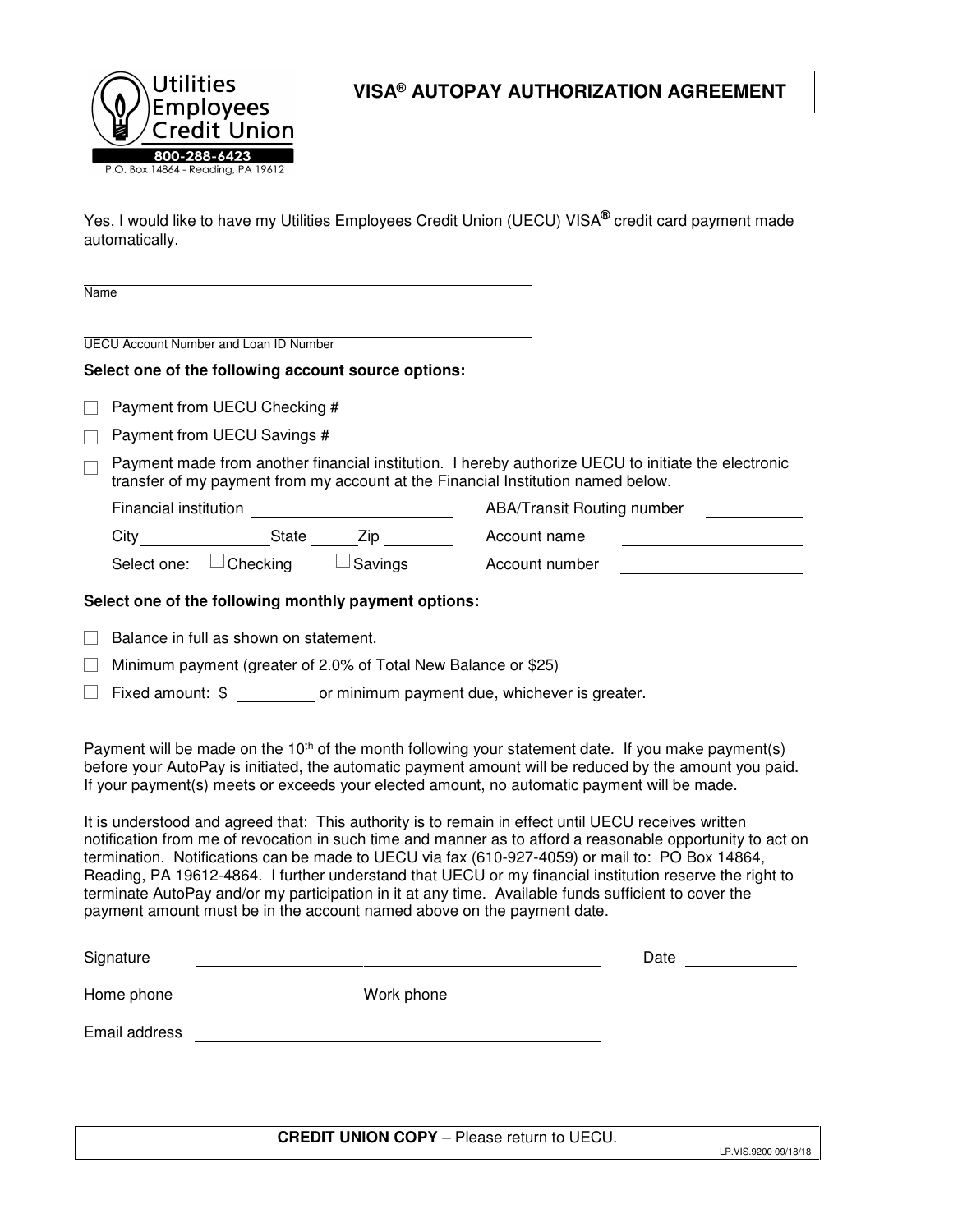

## **VISA® AUTOPAY AUTHORIZATION AGREEMENT**

Yes, I would like to have my Utilities Employees Credit Union (UECU) VISA**®** credit card payment made automatically.

| Name                                                                                                                                                                                                                                                                                                                                                                                                                                                                                                                                                                                                                                                                                                                                                                                                                                                                                                                                                                                                                                                                                                                        |                                                                                                                                                                                         |                                               |                                                           |                                                           |                                   |  |  |  |
|-----------------------------------------------------------------------------------------------------------------------------------------------------------------------------------------------------------------------------------------------------------------------------------------------------------------------------------------------------------------------------------------------------------------------------------------------------------------------------------------------------------------------------------------------------------------------------------------------------------------------------------------------------------------------------------------------------------------------------------------------------------------------------------------------------------------------------------------------------------------------------------------------------------------------------------------------------------------------------------------------------------------------------------------------------------------------------------------------------------------------------|-----------------------------------------------------------------------------------------------------------------------------------------------------------------------------------------|-----------------------------------------------|-----------------------------------------------------------|-----------------------------------------------------------|-----------------------------------|--|--|--|
|                                                                                                                                                                                                                                                                                                                                                                                                                                                                                                                                                                                                                                                                                                                                                                                                                                                                                                                                                                                                                                                                                                                             |                                                                                                                                                                                         | <b>UECU Account Number and Loan ID Number</b> |                                                           |                                                           |                                   |  |  |  |
|                                                                                                                                                                                                                                                                                                                                                                                                                                                                                                                                                                                                                                                                                                                                                                                                                                                                                                                                                                                                                                                                                                                             |                                                                                                                                                                                         |                                               | Select one of the following account source options:       |                                                           |                                   |  |  |  |
|                                                                                                                                                                                                                                                                                                                                                                                                                                                                                                                                                                                                                                                                                                                                                                                                                                                                                                                                                                                                                                                                                                                             |                                                                                                                                                                                         | Payment from UECU Checking #                  |                                                           |                                                           |                                   |  |  |  |
|                                                                                                                                                                                                                                                                                                                                                                                                                                                                                                                                                                                                                                                                                                                                                                                                                                                                                                                                                                                                                                                                                                                             |                                                                                                                                                                                         | Payment from UECU Savings #                   |                                                           |                                                           |                                   |  |  |  |
| $\Box$                                                                                                                                                                                                                                                                                                                                                                                                                                                                                                                                                                                                                                                                                                                                                                                                                                                                                                                                                                                                                                                                                                                      | Payment made from another financial institution. I hereby authorize UECU to initiate the electronic<br>transfer of my payment from my account at the Financial Institution named below. |                                               |                                                           |                                                           |                                   |  |  |  |
|                                                                                                                                                                                                                                                                                                                                                                                                                                                                                                                                                                                                                                                                                                                                                                                                                                                                                                                                                                                                                                                                                                                             |                                                                                                                                                                                         |                                               |                                                           |                                                           | <b>ABA/Transit Routing number</b> |  |  |  |
|                                                                                                                                                                                                                                                                                                                                                                                                                                                                                                                                                                                                                                                                                                                                                                                                                                                                                                                                                                                                                                                                                                                             |                                                                                                                                                                                         |                                               | City _______________________State ________Zip ___________ | Account name                                              |                                   |  |  |  |
|                                                                                                                                                                                                                                                                                                                                                                                                                                                                                                                                                                                                                                                                                                                                                                                                                                                                                                                                                                                                                                                                                                                             |                                                                                                                                                                                         |                                               |                                                           | Select one: $\Box$ Checking $\Box$ Savings Account number |                                   |  |  |  |
|                                                                                                                                                                                                                                                                                                                                                                                                                                                                                                                                                                                                                                                                                                                                                                                                                                                                                                                                                                                                                                                                                                                             |                                                                                                                                                                                         |                                               | Select one of the following monthly payment options:      |                                                           |                                   |  |  |  |
| Balance in full as shown on statement.<br>Minimum payment (greater of 2.0% of Total New Balance or \$25)<br>Fixed amount: \$ or minimum payment due, whichever is greater.<br>Payment will be made on the 10 <sup>th</sup> of the month following your statement date. If you make payment(s)<br>before your AutoPay is initiated, the automatic payment amount will be reduced by the amount you paid.<br>If your payment(s) meets or exceeds your elected amount, no automatic payment will be made.<br>It is understood and agreed that: This authority is to remain in effect until UECU receives written<br>notification from me of revocation in such time and manner as to afford a reasonable opportunity to act on<br>termination. Notifications can be made to UECU via fax (610-927-4059) or mail to: PO Box 14864,<br>Reading, PA 19612-4864. I further understand that UECU or my financial institution reserve the right to<br>terminate AutoPay and/or my participation in it at any time. Available funds sufficient to cover the<br>payment amount must be in the account named above on the payment date. |                                                                                                                                                                                         |                                               |                                                           |                                                           |                                   |  |  |  |
|                                                                                                                                                                                                                                                                                                                                                                                                                                                                                                                                                                                                                                                                                                                                                                                                                                                                                                                                                                                                                                                                                                                             | Signature                                                                                                                                                                               |                                               |                                                           |                                                           | <b>Date</b>                       |  |  |  |
| Work phone<br>Home phone                                                                                                                                                                                                                                                                                                                                                                                                                                                                                                                                                                                                                                                                                                                                                                                                                                                                                                                                                                                                                                                                                                    |                                                                                                                                                                                         |                                               |                                                           |                                                           |                                   |  |  |  |
|                                                                                                                                                                                                                                                                                                                                                                                                                                                                                                                                                                                                                                                                                                                                                                                                                                                                                                                                                                                                                                                                                                                             | Email address                                                                                                                                                                           |                                               |                                                           |                                                           |                                   |  |  |  |
|                                                                                                                                                                                                                                                                                                                                                                                                                                                                                                                                                                                                                                                                                                                                                                                                                                                                                                                                                                                                                                                                                                                             |                                                                                                                                                                                         |                                               |                                                           |                                                           |                                   |  |  |  |

**MEMBER COPY** – Retain for your records.